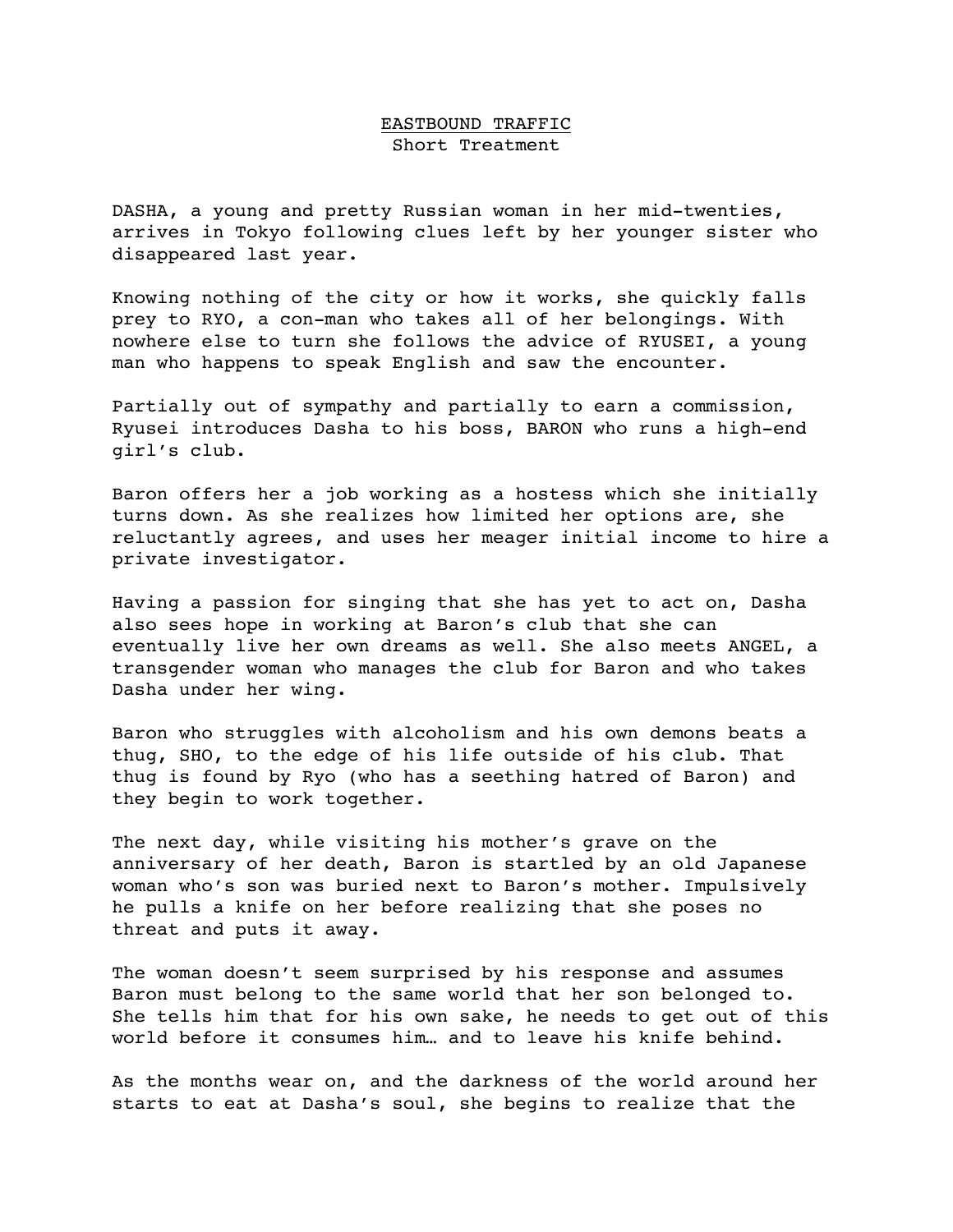search for answers about her sister's whereabouts may be hopeless and that she has gotten trapped herself in the same world that may have consumed her sister.

After a particularly trying night that ends in violence for Angel, Dasha is ready to give up all hope when she finally hears back from the PI. He says he may have found a clue in the form of a surveillance video. When he shows the video to Dasha, she realizes that the person in it may not only be her sister, but that she may have been living in the same place and possibly working in the same club.

She goes to work that evening with the intention of speaking to Baron about it, But Ryo and Sho had made a plan to kidnap her to get vengeance against Baron. The plan goes horribly wrong and this causes chaos.

As the night unfolds Baron ends up stabbing Sho in self defense in front of a business investor who's he has been cultivating a relationship with for years. This causes the investor to cut all ties with him; despite their previous plans to substantially expand Baron's business. While Angel sews up his wounds from the fight, in an alcoholic rage, Baron violently blames Dasha for the situation causing her to run out of the club, and right into the hands of Ryo who was waiting for Sho to deliver her to him.

Sho leaves the club with the knife in his side and begs for Ryo to take him to the hospital. Ryo refuses to forgive him for this failure, pulls the blade out and leaves him there to die behind Baron's club.

Meanwhile in the club, during Baron's drunken rage, Angel also quits the club leaving him behind to clean up his own messes. Stepping out of the club, she finds the pendant that belongs to Dasha's sister as well as some of her belongings and figures out that Ryo has kidnapped her.

She tries to get ahold of Baron who has since passed out from drinking.

Ryo takes Dasha to the same place that he murdered his last victim, a girl that he had been obsessed with at the club who rejected him. He confesses to Dasha that he used to be the owner of the club, until that girl's rejection made him kill her, and that Baron took the club from him while he was in jail. This left him penniless and with nothing but his car to show of his